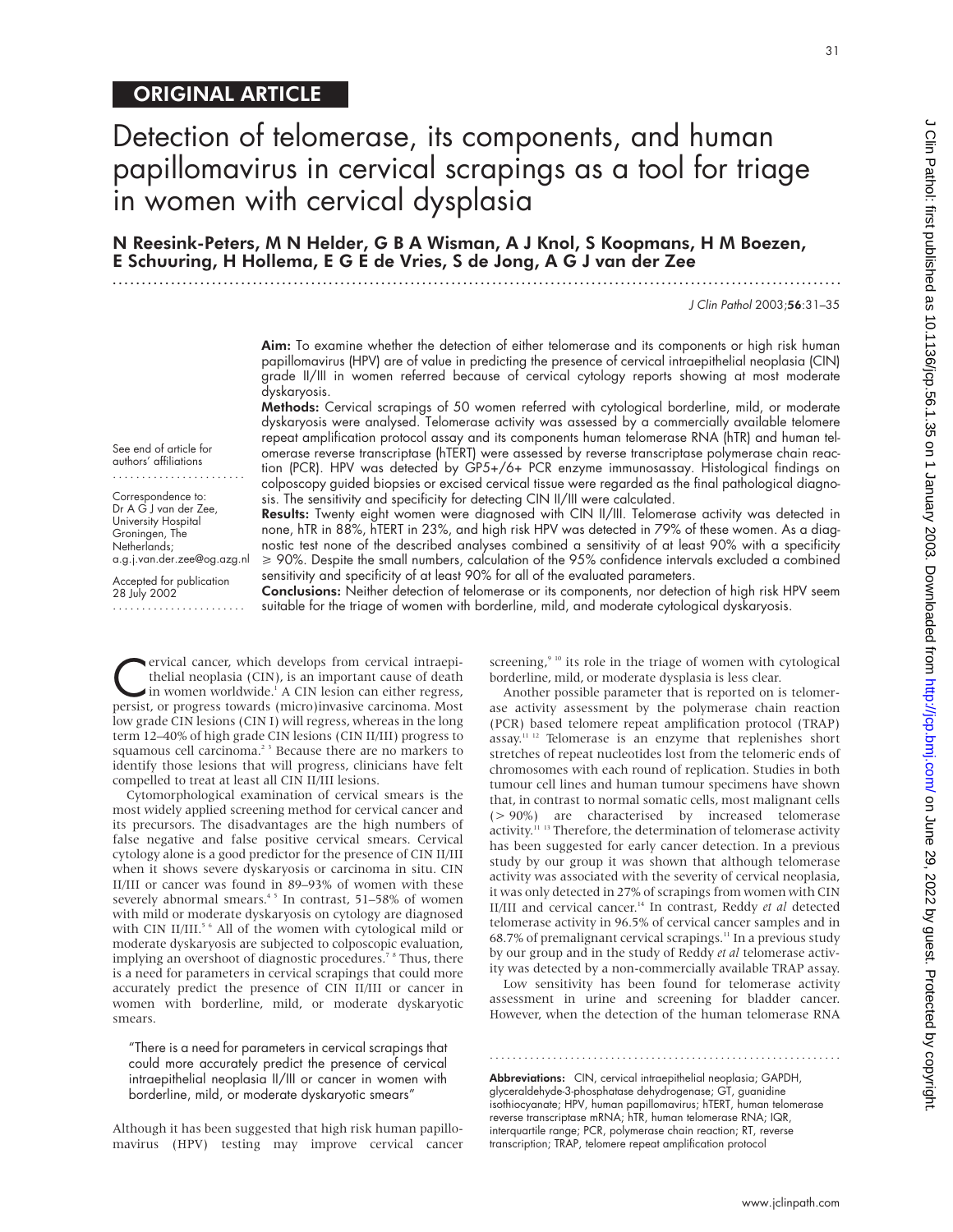component (hTR) was performed, sensitivity for detecting bladder cancer increased.<sup>15</sup> In another study, hTR detected by in situ hybridisation in frozen cervical samples was related to the grade of CIN.<sup>16</sup> We therefore speculate that the detection of hTR in cervical scrapings might be a more sensitive alternative to telomerase activity assessment in screening for CIN II/III. Another option could be the detection of human telomerase reverse transcriptase mRNA (hTERT) in cervical scrapings. hTERT is the catalytic subunit of telomerase, which is thought to be the rate limiting component in the formation of functional telomerase.<sup>17-2</sup>

The aim of our present study was to examine whether the detection of telomerase activity hTR, hTERT, and HPV in cervical scrapings has clinical value in the triage of women referred because of cytological borderline, mild, or moderate dyskaryosis.

#### PATIENTS AND METHODS **Patients**

Patients were recruited from the outpatient clinic of the department of gynaecology, University Hospital Groningen, the Netherlands. All patients referred by their general practitioner in the period May 1999 to August 2000 because of a cervical cytology report showing borderline or mild dyskaryosis twice or with a single moderately dyskaryotic smear were eligible for participation in our study. In the Netherlands, cervical smears are classified according to a modified Papanicolaou system in which no atypical squamous cells of undetermined significance diagnosis exists.<sup>21</sup> Instead, a cervical smear can be classified as borderline dyskaryotic, but the two terms do not necessarily describe identical abnormalities. Exclusion criteria were previous colposcopic examination because of an abnormal cervical cytology report and pregnancy at the time of the diagnostic or therapeutic procedure.

All patients were asked to participate in our study during their initial visit to the outpatient clinic. All specimens used for our study were collected during the initial visit, before diagnostic procedures. All patients underwent colposcopically directed biopsies. CIN was diagnosed and graded according to international criteria.<sup>22</sup> If CIN II or III was diagnosed, the transformation zone was excised four to six weeks later by diathermic loop excision. Cervical neoplasia was classified according to the most severe lesion found on histological examination of the biopsy and loop excision specimen, and categorised into low grade lesions for no dysplasia (CIN 0) and CIN I and high grade lesions for CIN II and III. This categorisation corresponds well with the classification of low grade and high grade squamous intraepithelial lesions, which is also widely used. The study protocol was approved by the medical ethical committee of the University Hospital Groningen. All patients gave informed consent.

#### Cervical scrapings

The cervix of all eligible women was scraped with the blunt or pointed end of an Ayre's spatula and with an endocervical brush. The scraped cells were suspended in 5 ml ice cold phosphate buffered saline (6.4mM  $\text{Na}_{2}\text{HPO}_{4}$ , 1.5mM  $\text{KH}_{2}\text{PO}_{4}$ , 0.14M NaCl, and 2.7mM KCl (pH 7.2)) and kept on ice until further processing. Of this cell suspension, 4 ml was centrifuged and washed with wash buffer (10mM Hepes/KOH (pH 7.5), 1.5mM MgCl,, 10mM KCl, and 1mM dithiothreitol), as described previously,<sup>14</sup> after which half of the pellet was snap frozen in liquid nitrogen and then stored at −80°C until used for the telomerase activity assessment by means of the TRAP assay. The other half of the pellet was suspended in 500 µl guanidine isothiocyanate (GT) buffer, quickly frozen in liquid nitrogen, and stored at −80°C until analysed by reverse transcription (RT) PCR.

#### TRAP assay

The TRAP assay was performed with the TRAPeze XL telomerase detection kit (Intergen Company, Purchase, New York, USA) in accordance with the manufacturer's instructions. Lysis of the pellet was performed as described previously.<sup>16</sup> All samples were tested in duplicate and average results were categorised as positive when peaks represented  $\geq 10$  GLC4 (a human small cell lung cancer cell line) cell equivalents (the measurement comparable to the normalised fluorescence of 10 GLC4 cell equivalents is 10 U/µg protein).

#### HPV analysis

DNA was prepared from the pellets of scrapings, obtained after extraction of proteins with TRAP lysis buffer using the GT diatom procedure and dissolved in 100 µl of 10mM Tris/HCl and 1mM EDTA (pH 7.0). This procedure did not affect the HPV PCR results of cervical carcinoma cell lines with known HPV status, namely: Hela S3, Caski, SiHa, and C33a (results not shown). The GP5+/6+ PCR enzyme immunoassay for high risk HPV detection was performed as described previously.<sup>23</sup>

### RT-PCR for hTR and hTERT

The isolation of RNA and RT-PCR were performed as described previously by Wisman *et al*. <sup>16</sup> PCR was performed separately for hTERT mRNA (35 cycles), hTR (35 cycles), and a housekeeping mRNA, glyceraldehyde-3-phosphatase dehydrogenase (GAPDH; 30 cycles). GAPDH, hTR, and hTERT values in 1 µg total RNA of GLC4 cells were set at 100%. Expression in the cervical samples was related to the expression levels in GLC4 cells, after which the degree of expression was normalised to the housekeeping gene GAPDH. The expression of hTR and hTERT was categorised as follows: no expression, negative; expression  $\lt 10\%$  of 1 µg total GLC4 RNA, very low; expression between 10% and 75%  $GLC_{at}$ , low; expression between 75% and 200%  $GLC_{4}$ , moderate; and expression between 200% and 1000%  $GLC_{4}$ , high.

#### **Statistics**

The Mann-Whitney-U test was used to test for differences in the degree of expression of hTR and hTERT in women with no dysplasia/CIN I and CIN II/III. Independent associations of HPV and age with the two diagnostic categories were estimated using a multiple logistic regression model. A difference associated with a p value  $\leq 0.05$  was considered to be significant. Diagnostic test characteristics were calculated by using the proportion of women with CIN 0/I and CIN II/III. The 95% confidence intervals were calculated using the CIA software (©Gardner and British Medical Journal, London, UK). All other analyses were performed using the statistical analysis program SPSS (©SPSS Inc, Chicago, Illinois, USA).

### RESULTS

In the period May 1999 to August 2000, 50 consecutive patients participated in our study. The median age was 37 years (interquartile range (IQR), 31–45). Of the 50 women, 22 were diagnosed with CIN  $0/I$  (no dysplasia,  $n = 11$ ; CIN I,  $n = 11$ ) and 28 with CIN II/III (CIN II,  $n = 17$ ; CIN III,  $n = 11$ ). The median age of women with CIN 0/I was 43.5 years (IQR, 34.8–48.8) and the median age of women with CIN II/III was 35.5 years (IQR, 30–42.5;  $p = 0.01$ ). The association between age and the diagnostic categories remained borderline significant ( $p = 0.065$ ) when adjusted for the presence of HPV. Table 1 shows the final histological diagnosis in relation to the cytology results of the cervical smear at referral.

Table 2 shows the proportion of women with CIN 0/I or CIN II/III positive for telomerase components or high risk HPV. All scrapings could be analysed for the presence of telomerase activity and HPV, although the quality of three cervical scrapings was too poor to analyse with RT-PCR for hTR and hTERT.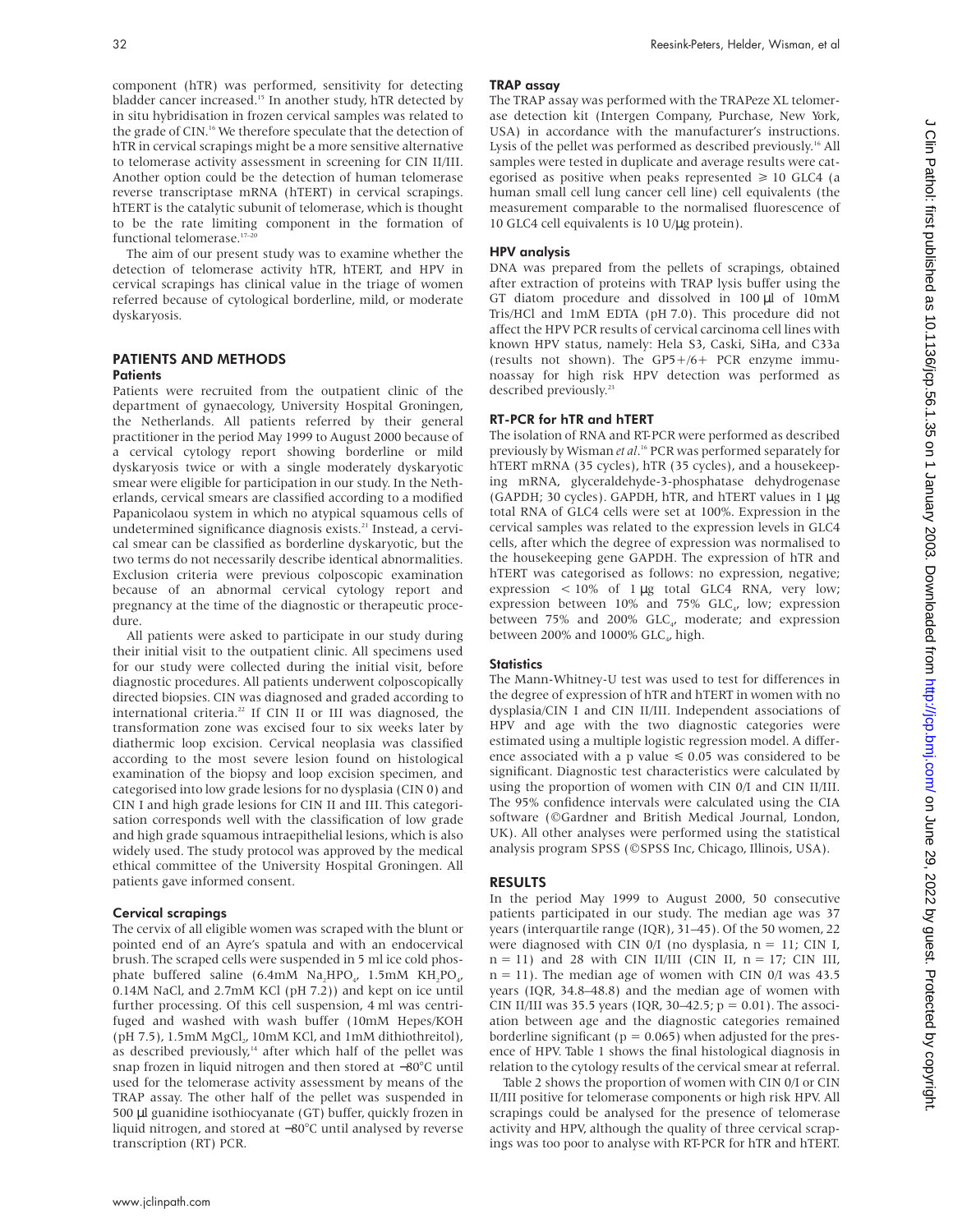| <b>Table 1</b> Histological diagnosis related to cytology<br>results of cervical smears at referral |    |                |            |  |  |  |
|-----------------------------------------------------------------------------------------------------|----|----------------|------------|--|--|--|
|                                                                                                     |    | Histology      |            |  |  |  |
| Cytological dysplasia                                                                               |    | <b>CIN 0/1</b> | CIN II/III |  |  |  |
| <b>Borderline</b>                                                                                   |    |                |            |  |  |  |
| Mild                                                                                                | 24 | 12             | 12         |  |  |  |
| Moderate                                                                                            | 22 | 6              | 16         |  |  |  |
| Total                                                                                               | 50 | 22             | 28         |  |  |  |

CIN, cervical intraepithelial neoplasia.

Table 2 Telomerase components and HPV in cervical scrapings of women referred for a borderline, mild, or moderate dyskaryotic smear

|                                                                                                                                                                                                                                                                                                   | <b>Histology</b>                         |                                    |  |  |
|---------------------------------------------------------------------------------------------------------------------------------------------------------------------------------------------------------------------------------------------------------------------------------------------------|------------------------------------------|------------------------------------|--|--|
|                                                                                                                                                                                                                                                                                                   | <b>CIN 0/1</b><br>$n = 22$               | CIN II/III<br>$n = 28$             |  |  |
| Telomerase activity<br>hTR expression<br>hTERT mRNA expression<br>High risk HPV                                                                                                                                                                                                                   | 1(4.5%)<br>22(100%)<br>4(18%)<br>11(50%) | $22*(88%)$<br>$7*(28%)$<br>22(79%) |  |  |
| Telomerase activity was classed as present when $10 U/\mu g$ protein<br>was found. *The quality of 3 samples was too poor to analyse.<br>CIN, cervical intraepithelial neoplasia; HPV, human papillomavirus;<br>hTERT, human telomerase reverse transcriptase mRNA; hTR, human<br>telomerase RNA. |                                          |                                    |  |  |

Telomerase activity was only detected once, in a cervical scraping from a woman with CIN 0/I. Because hTR was detected in 44 of 47 scrapings we analysed whether the frequency of low and high hTR expression levels differed between the two diagnostic categories. In women with CIN 0/I, hTR expression was negative in none, weak in 13, moderate in six, and high in three. In women with CIN II/III, hTR expression was negative in three, weak in eight, moderate in 11, and high in three ( $p = 0.74$ ). For hTERT, most samples had very low or low expression, with no differences between CIN 0/I and CIN II/III. One sample was found to have moderate expression and one high expression. Both samples were taken from patients with CIN II/III.

Of the six women diagnosed with CIN II/III who were high risk HPV negative four were diagnosed with CIN II and two with CIN III. The 33 HPV positive women were younger (median age, 35 years; IQR, 30–43.5) than the 17 HPV negative women (median age, 44 years; IQR, 33.5–49.5; p = 0.017). The presence of HPV was independently associated with the severity of the histological diagnosis ( $p = 0.023$ ), after adjusting for age.

We investigated whether the detection of one of the telomerase components or HPV analysis could be used as a diagnostic test by calculating sensitivity, specificity, positive predictive value, and negative predictive value for the detection of CIN II/III (table 3). A combination of high (90% or higher) sensitivity and high specificity was not seen in the tests analysed. The 95% confidence intervals excluded a combined sensitivity and specificity of at least 90% for all the evaluated parameters (table 3).

#### **DISCUSSION**

Recently, there has been much debate in the literature about whether low grade cervical lesions should be diagnosed and treated.24 Because CIN I is estimated to progress to cervical cancer in only approximately  $1\%$  of cases,<sup>2</sup> immediate treatment of these lesions seems too drastic an option to take. A major drawback of identifying women with CIN 0/I during screening is that such women may become worried that they are at risk of developing cervical cancer, when in fact most will never develop this disease.<sup>25</sup> In most cervical screening programmes, patients are referred for colposcopy when cytological atypia or borderline dyskaryosis is found more than once, or directly when cytological abnormalities are more severe. Using this policy, a large number of women with CIN I/0 are referred and need to undergo time consuming and invasive diagnostic procedures. Therefore, a diagnostic tool is needed that can sensitively detect CIN II/III in women with cytological borderline, mild, or moderate dyskaryosis, which also has high specificity, so that few women have to undergo invasive procedures unnecessarily. Such a diagnostic test would best be performed on cervical scrapings, as was done for all of the parameters analysed here.

In our study, CIN II/III was diagnosed in 46% of all patients. Others have found 4.7–26% in comparable groups of women.4 8 26 The high percentage found in our study probably results from the fact that more than half of the patients were referred because of moderate dyskaryosis and only four women were referred because of a borderline dyskaryotic smear. Furthermore, in the Netherlands women are not referred with a single borderline or mildly dyskaryotic smear but only when such an abnormality is found twice, leading to a higher percentage of women being diagnosed with CIN II/III. Lanham *et al* found a similar proportion of histologically confirmed CIN II/III in women referred because of moderate dyskaryotic smears.4

TRAP assays are commercially available, so that telomerase activity could be assessed routinely. However, we found only one scraping with telomerase activity using a commercially available TRAP assay, indicating that the sensitivity of this assay is too low for the detection of CIN II/III in the clinical laboratory. In a previous study, we used an in house<sup>14</sup> TRAP assay that detected telomerase activity more frequently. Nonetheless, even this in house TRAP assay was not sensitive enough because telomerase activity was found in only seven cervical scrapings from 48 women with cytological borderline,

Table 3 Test characteristics of telomerase components and HPV when used for the detection of CIN II/III in women referred because of cervical cytology reports showing at most moderate dyskaryosis

|                                                                                 | Test characteristics in % (95% confidence interval)                              |                                                                   |                                                             |                                                                  |  |
|---------------------------------------------------------------------------------|----------------------------------------------------------------------------------|-------------------------------------------------------------------|-------------------------------------------------------------|------------------------------------------------------------------|--|
|                                                                                 | Sensitivity                                                                      | Specificity                                                       | <b>PPV</b>                                                  | <b>NPV</b>                                                       |  |
| Telomerase activity<br>hTR expression<br>hTERT mRNA expression<br>High risk HPV | $0 \; (0 \; \text{to} \; 12)$<br>88 (69 to 98)<br>28 (12 to 49)<br>79 (59 to 92) | 95 (77 to 100)<br>$0$ (0 to 15)<br>78 (60 to 95)<br>50 (28 to 72) | $\Omega$<br>50 (35 to 65)<br>58 (31 to 89)<br>67 (48 to 82) | 43 (29 to 58)<br>$0$ (0 to 71)<br>49 (33 to 67)<br>65 (38 to 86) |  |

Telomerase activity was classed as present when >10 U/µg protein was found.

CIN, cervical intraepithelial neoplasia; HPV, human papillomavirus; hTERT, human telomerase reverse transcriptase mRNA; hTR, human telomerase RNA; NVP, negative predictive value; PPV, positive predictive value.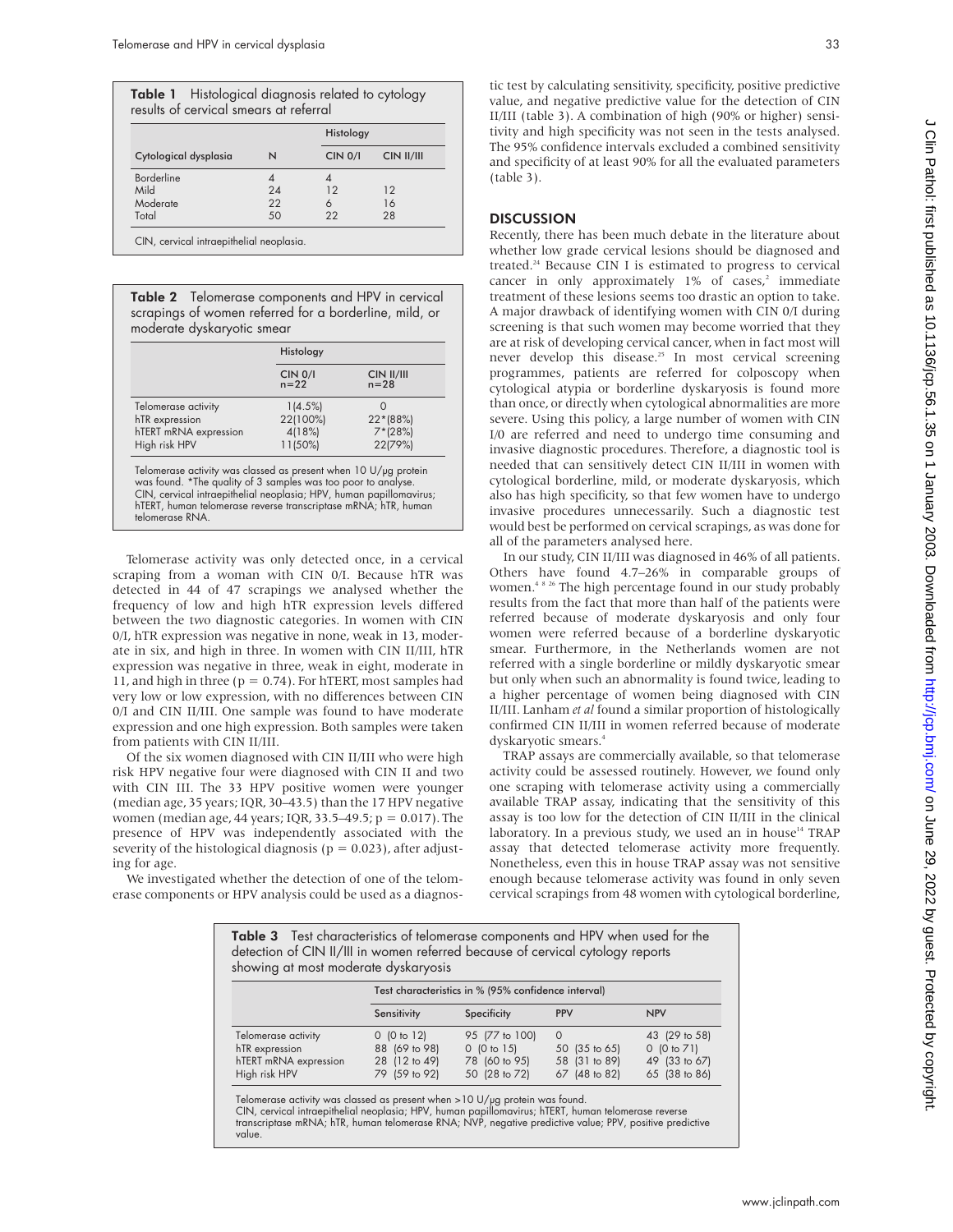mild, or moderate dyskaryosis who had histologically confirmed CIN II/III. In a review of the recent literature, Nowak<sup>27</sup> showed that studies using cytology specimens of more than 10 women reported telomerase activity detection rates of 0–11% in normal women, 12–31% in low grade lesions, 6–66% in high grade lesions, and 31–100% in women with cervical cancer. In the same review, detection percentages in frozen tissue samples were reported to be between 0% and 92% for normal tissue, 17% and 96% for high grade lesions, and 82% and 100% for cervical cancer tissue. These widely varying numbers show that the assessment of telomerase activity is too variable and its sensitivity and specificity are too low to be clinically useful for the detection of CIN II/III or cervical cancer.

We found low specificities in predicting CIN II/III for both hTR (100% positive in CIN 0/I) and hTERT (18% positive in CIN 0/I) analyses in cervical scrapings. Low specificity of hTR assessment for the detection of CIN II/III has been reported previously.4 Snijders *et al* found hTERT mRNA expression in 40% of CIN 0/I tissue samples, also demonstrating low specificity.28 Lanham *et al* used cytology specimens for the detection of hTERT and found positivity in only 6% of CIN 0/I cases and in none of the 40 women with CIN II/III.<sup>4</sup>

It is known that the prevalence of HPV declines with age.<sup>29</sup> Therefore, our finding that HPV negative women were older than HPV positive women was not surprising. However, we did not expect women with CIN 0/I to be older than those with CIN II/III. This difference in age might be explained by the lower proportion of HPV positive women in the CIN 0/I group. The association between age and diagnosis was only borderline significant when adjusted for the presence of HPV. Another explanation for the difference in age between the two diagnostic categories might be that reactive changes in cervical smears, mistaken for cervical dyskaryosis, are more frequent in older women, leading to a high percentage of CIN 0/I in older women.

"We found low specificities in predicting cervical intraepithelial neoplasia II/III for both human telomerase RNA and human telomerase reverse transcriptase mRNA analyses in cervical scrapings"

HPV studies in women with cervical smears showing more than mild dyskaryosis, as presented here, are rare. In a Dutch non-intervention study,<sup>30</sup> high risk HPV was found in 182 of 297 (61%) women referred for mild or moderate dyskaryosis. This corresponds well to the 66% of positives found in our study population. HPV testing as a screening tool for women at risk for CIN II/III has been studied extensively in women with cervical cytology showing atypical squamous cells of undetermined significance (this corresponds best with borderline dyskaryosis) or mild dyskaryosis. The ALTS trial (randomised atypical squamous cells of undetermined significance/low grade squamous intraepithelial lesion triage study) showed that HPV DNA testing represents a promising approach for colposcopy triage of atypical squamous cells of undetermined significance, but not for low grade squamous intraepithelial lesions.10 High risk HPV testing in women with cervical cytology showing low grade squamous intraepithelial lesions had good sensitivity but low specificity for the detection of CIN III. It has been suggested that the specificity of high HPV viral load is higher than the specificity of HPV presence alone because viral load is associated with the severity of the histological diagnosis.29 However, Sun *et al* reported that specificity remains low because high HPV viral load is also found in 12.5% of women without dysplasia and in 25% of women with low grade lesions.<sup>31</sup> Therefore, we think that HPV detection is not useful in the triage of women with cytological borderline, mild, or moderate dyskaryosis.

We realise that the number of patients in our study is low, leading to broad 95% confidence intervals for the calculated

#### Take home messages

- In the 28 women diagnosed with cervical intraepithelial neoplasia (CIN) II/III, telomerase activity was detected in none, human telomerase RNA in 88%, human telomerase reverse transcriptase mRNA in 23%, and high risk human papillomavirus (HPV) in 79%
- As a diagnostic test none of these analyses combined a sensitivity of at least 90% with a specificity  $\geq 90\%$
- Despite the small numbers, calculation of the 95% confidence intervals excluded a combined sensitivity and specificity of at least 90% for all of the parameters evaluated
- Thus, neither detection of telomerase or its components, nor detection of high risk HPV are suitable for the triage of women with borderline, mild, and moderate cytological dyskaryosis

test characteristics (table 3). However, for all of the presented tests the calculated 95% confidence intervals exclude the possibility for a test to combine 90% sensitivity with 90% specificity. This shows that the chance that one of the tests will prove to be of clinical value in a larger study is low. Therefore, we conclude that other diagnostic tests are needed for the triage of women with cytological borderline, mild, or moderate dyskaryosis because high risk HPV detection by PCR and the detection of telomerase activity and telomerase components are not suitable for this purpose.

## .....................

#### Authors' affiliations

- N Reesink-Peters, M N Helder, G B A Wisman, A J Knol,
- A G J van der Zee, Department of Gynaecological Oncology, University Hospital Groningen, 9700 RB, Groningen, The Netherlands

H M Boezen, Department of Epidemiology and Biostatistics, University Hospital Groningen S Koopmans, E Schuuring, H Hollema, Department of Pathology,

University Hospital Groningen

E G E de Vries, S de Jong, Department of Medical Oncology, University Hospital Groningen

#### REFERENCES

- 1 Pisani P, Parkin DM, Ferlay J. Estimates of the worldwide mortality from eighteen major cancers in 1985. Implications for prevention and projections of future burden. Int J Cancer 1993;55:891-903.
- 2 Pinto AP, Crum CP. Natural history of cervical neoplasia: defining progression and its consequence. Clin Obstet Gynecol 2000;43:352–62.
- 3 Mitchell MF, Tortolero-Luna G, Wright T, et al. Cervical human papillomavirus infection and intraepithelial neoplasia: a review. J Natl Cancer Inst Monogr 1996;21:17–25.
- 4 Lanham S, Herbert A, Watt P. HPV detection and measurement of HPV-16, telomerase, and survivin transcripts in colposcopy clinic patients. J Clin Pathol 2001;54:304–8.
- 5 Burger MP, Hollema H, Pieters WJ, et al. Predictive value of human papillomavirus type for histological diagnosis of women with cervical cytological abnormalities. BMJ (Clin Res Ed) 1995;310:94-5.
- 6 Flannelly G, Jiang G, Anderson D, et al. Serial quantitation of HPV-16 in the smears of women with mild and moderate dyskaryosis. J Med Virol 1995;47:6–9.
- 7 **Herbert A**. Is cervical screening working? A cytopathologist's view from<br>the United Kingdom. *Hum Pathol* 1997;**28**:120–6.<br>8 **Schaffer P**, Sancho-Garnier H, Fender M, *et al*. Cervical cancer
- screening in France. Eur J Cancer 2000;36:2215–20.
- 9 Bovicelli A, Bristow RE, Montz FJ. HPV testing: where are we now? Anticancer Res 2000;20:4673–80.
- 10 Sherman ME, Schiffman M, Cox JT. Effects of age and human papilloma viral load on colposcopy triage: data from the randomized atypical squamous cells of undetermined significance/low-grade squamous intraepithelial lesion triage study (ALTS). J Natl Cancer Inst 2002;94:102–7.
- 11 Reddy VG, Khanna N, Jain SK, et al. Telomerase-A molecular marker for cervical cancer screening. Int J Gynecol Cancer 2001;11:100–6. 12 Zheng PS, Iwasaka T, Zhang ZM, et al. Telomerase activity in
- Papanicolaou smear-negative exfoliated cervical cells and its association with lesions and oncogenic human papillomaviruses. Gynecol Oncol 2000;77:394–8.
- 13 Kyo S, Kanaya T, Ishikawa H, et al. Telomerase activity in gynecological tumors. Clin Cancer Res 1996;2:2023–8.